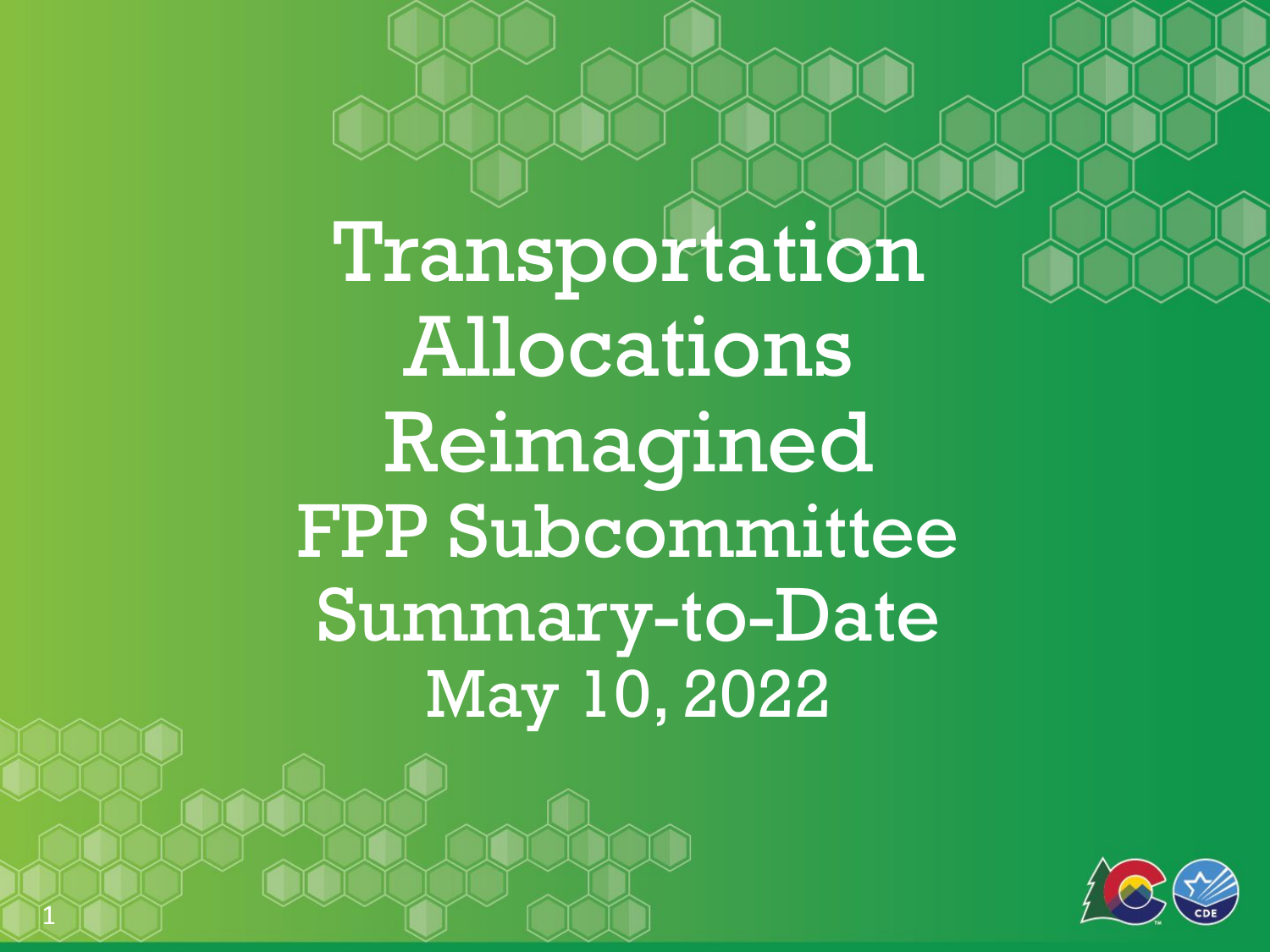#### **FPP September 23rd Meeting - Transportation Reimbursements Reimagined**

**The CDE 40 Process May Be Excessively Complex, Cumbersome and Time-Consuming when Compared to the Benefits Received**

- **• Inputs**
	- Current CDE 40 Requires 8 Data Points
		- Current Operating Expenses Adjusted
		- Pupil Counts
		- Mileage Counts
		- Day Counts
		- Upload of Supporting Docs, etc.
	- [Transportation Fund Administration Rules](https://www.cde.state.co.us/cdefinance/sftransp)  7 pages
	- [General Instructions and Guidelines-](https://www.cde.state.co.us/cdefinance/sftransp) 6 pages
	- [Audit Resource Guide \(internal\)](https://www.cde.state.co.us/cdefinance/sftransp) 28 pages
	- [Training](https://www.cde.state.co.us/cdefinance/sftransp) 3 Training Videos/2.5 Hours Total

#### **• Outputs**

- Each Year, a Significant Number of CDE 40 Submissions are Flagged for Corrections or Require Some Form of Follow-up
- Audits Often Result in Changes in Funding
- On Average, Transportation Funding Compares to Only 2.0% of State Share Funding

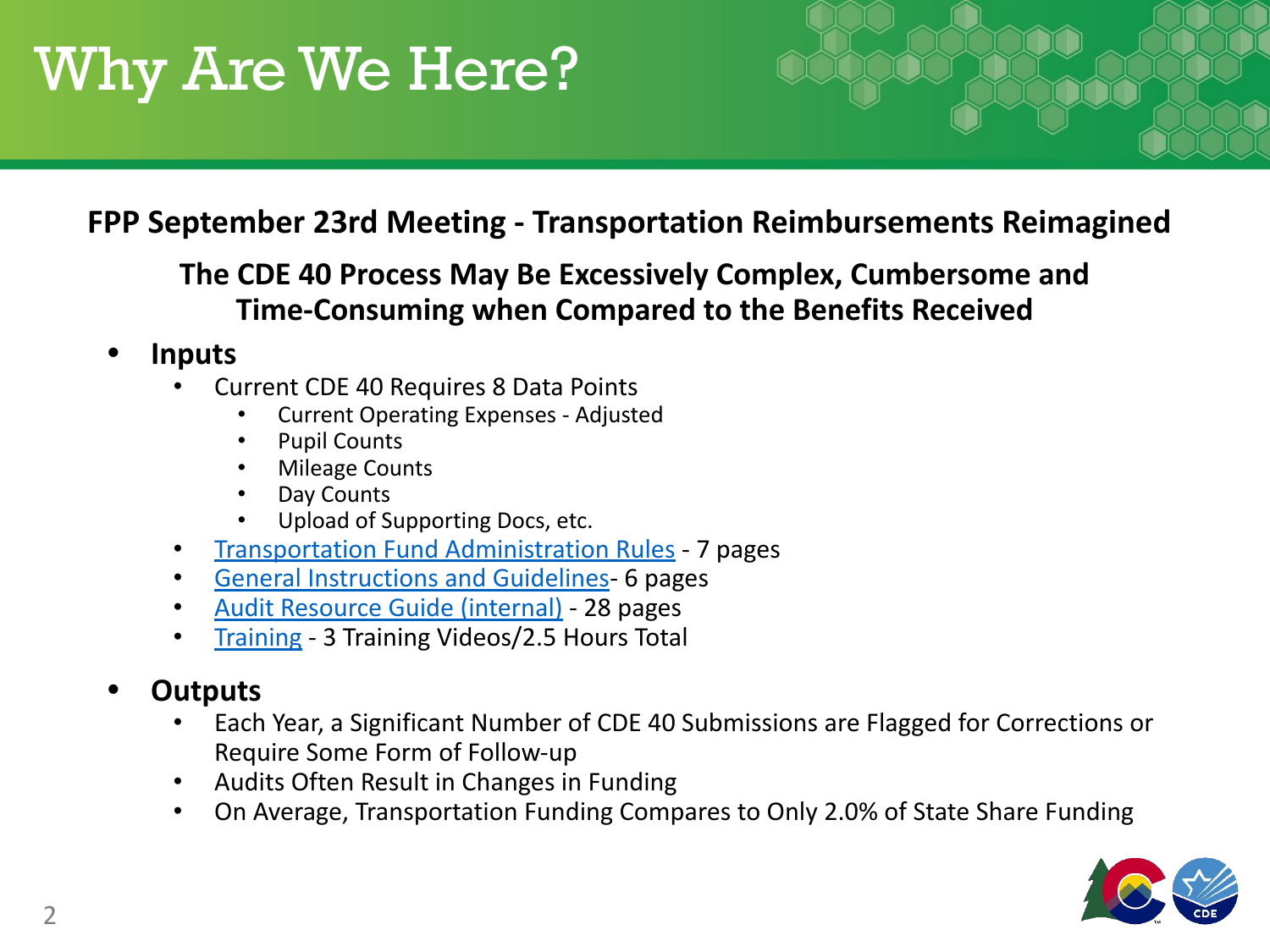#### Number of Fiscal Year 2021 CDE 40 Submissions that were Flagged for Corrections or Require Some Form of Follow-up

#### 176 Received 85 Reviewed 66 Required Changes (77.7%)

Error Types:

- Current Operating Expenditures: 47 Districts
- Mileage Scheduled (Count Day): 18 Districts
- Days School in Session: 8 Districts
- Actual Trip Miles: 16 Districts
- Total Miles any Purpose: 19 Districts

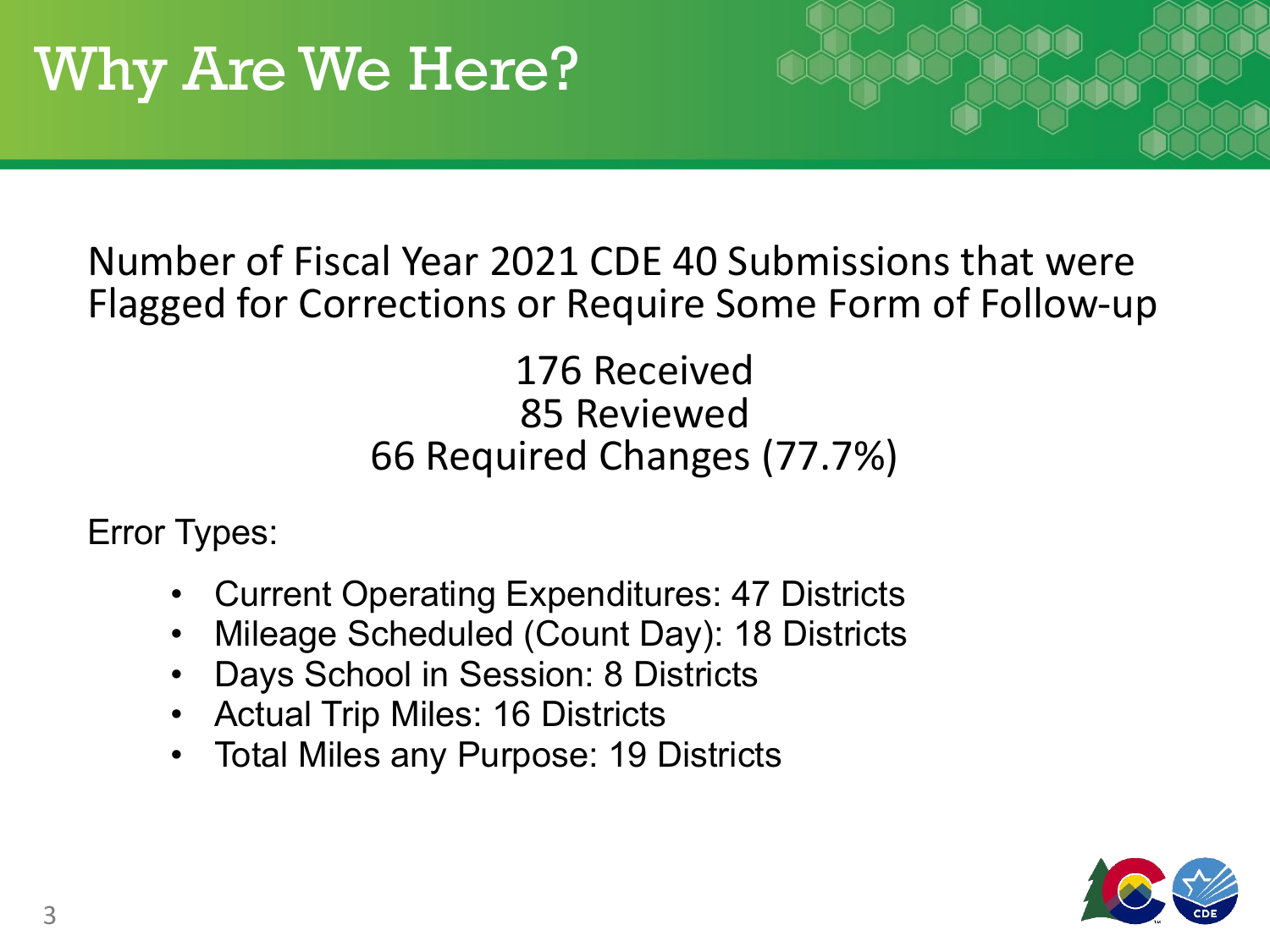## Data Submission - Supporting Documentation

Districts are required to upload all supporting audit documentation at the time of the CDE-40 claim form data submission (Required vs Optional upload documents)

- Total current operating expenditures calculation
- Summary general ledger
- Detail general ledger
	- District contracted transportation invoices
	- Commercial transportation vendor invoices
	- Parent contract expenses
- Insurance premium details
	- Physical building/property insurance premiums
	- Vehicle insurance premiums
	- Workers' compensation insurance premiums
	- Unemployment insurance premiums
- **Utilities**
- **Support Costs**
- **Total Vehicle Mileage**
- **Scheduled Count Day Mileage**
- Calendar(s)

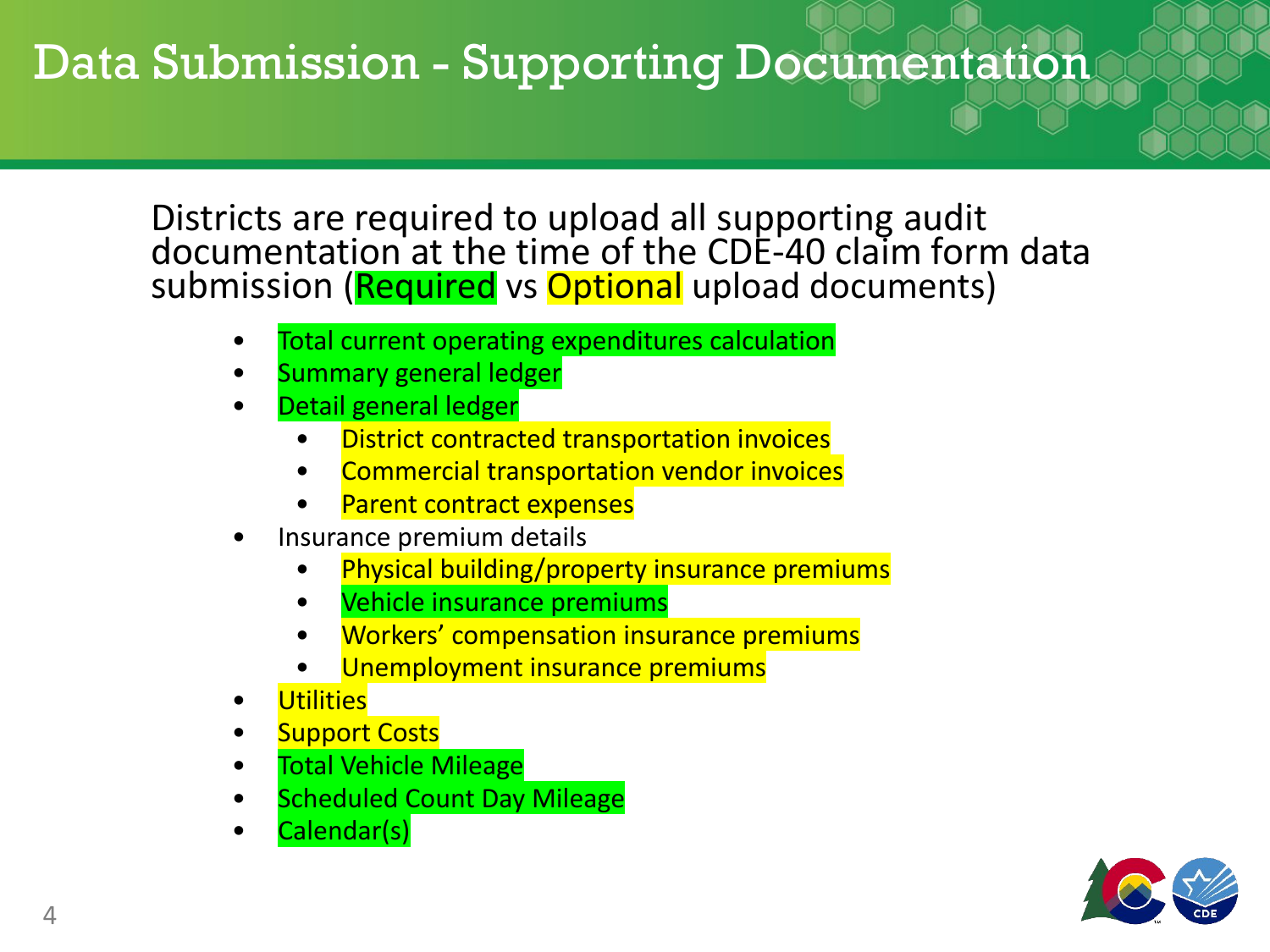Approximately how many hours per year does your district, as a whole, spend completing the CDE 40 Transportation Reimbursement Claim submission?

52 responses





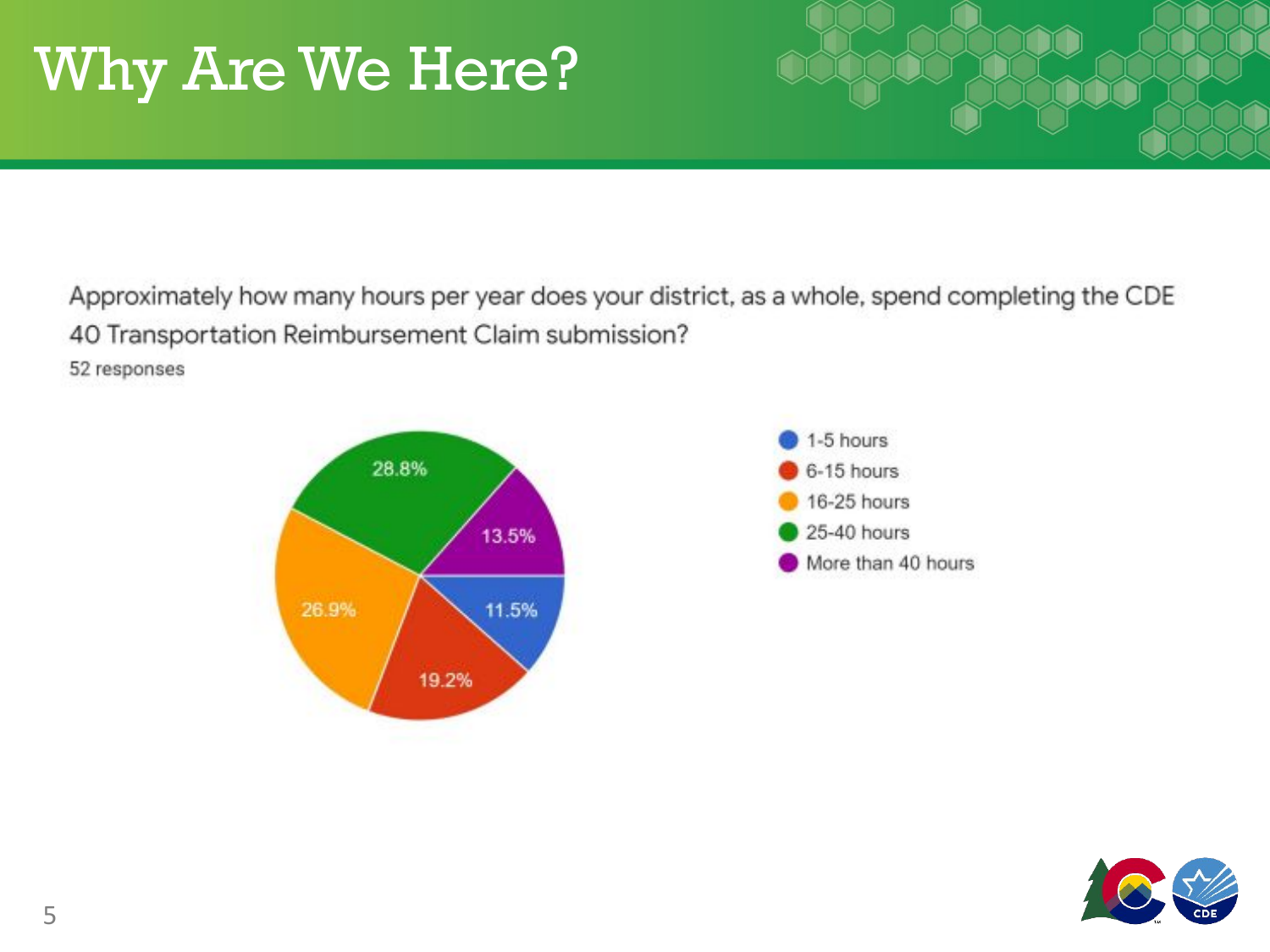Approximately how many staff members in your district, as a whole, are involved (1 hour or more) in completing the CDE 40 Transportation Reimbursement Claim submission every year? 52 responses





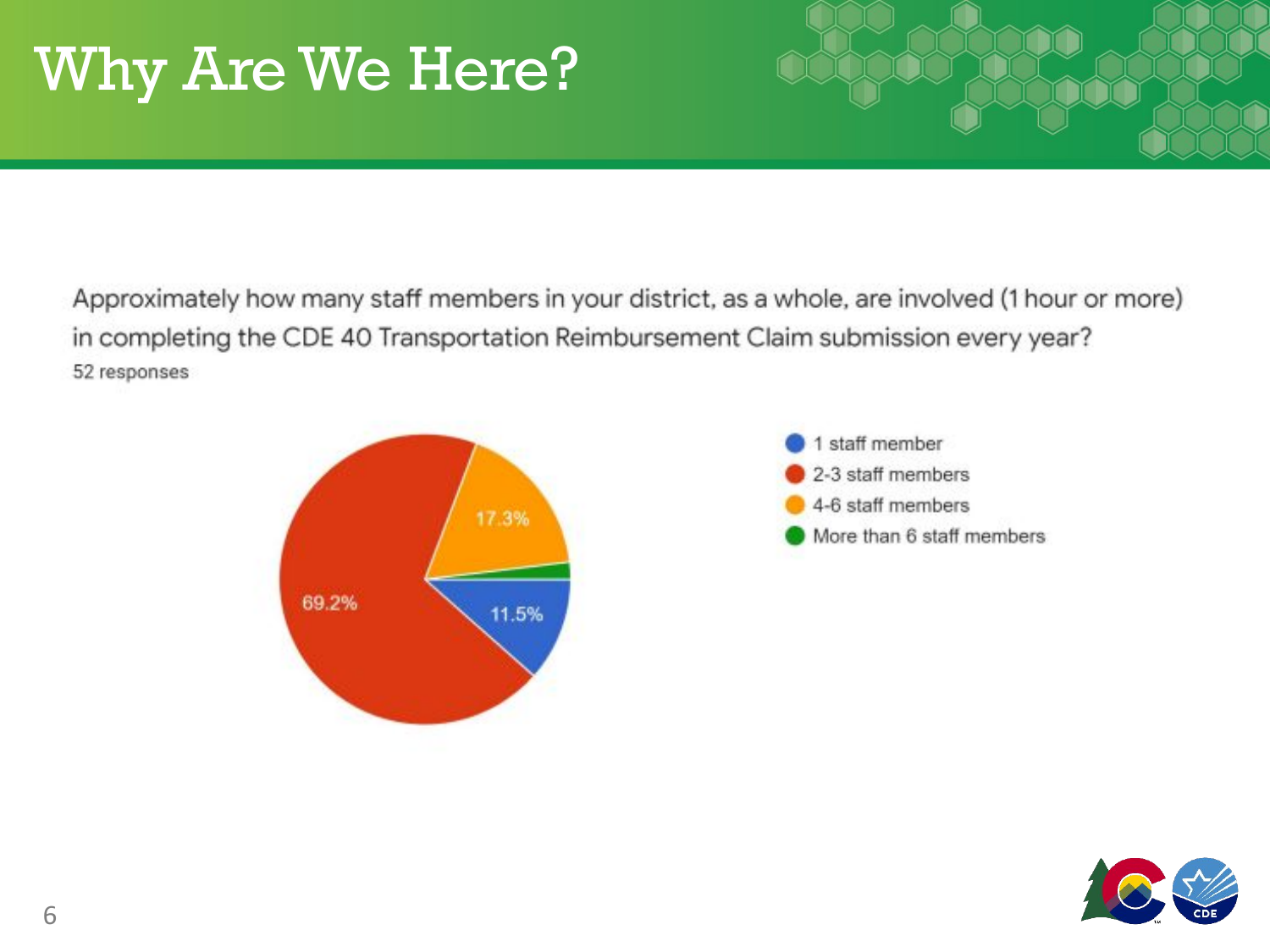#### **FPP Meeting Survey Results - 42 District Respondents**

I would be in favor of exploring a new transportation reimbursement methodology if...: 42 responses



- I would be in favor of exploring a new methodology, as long as I knew my district would not lose funding.
- I would be in favor of exploring a new methodology, independent of the impact on my individual district.
- I am not in favor of exploring a new methodology.

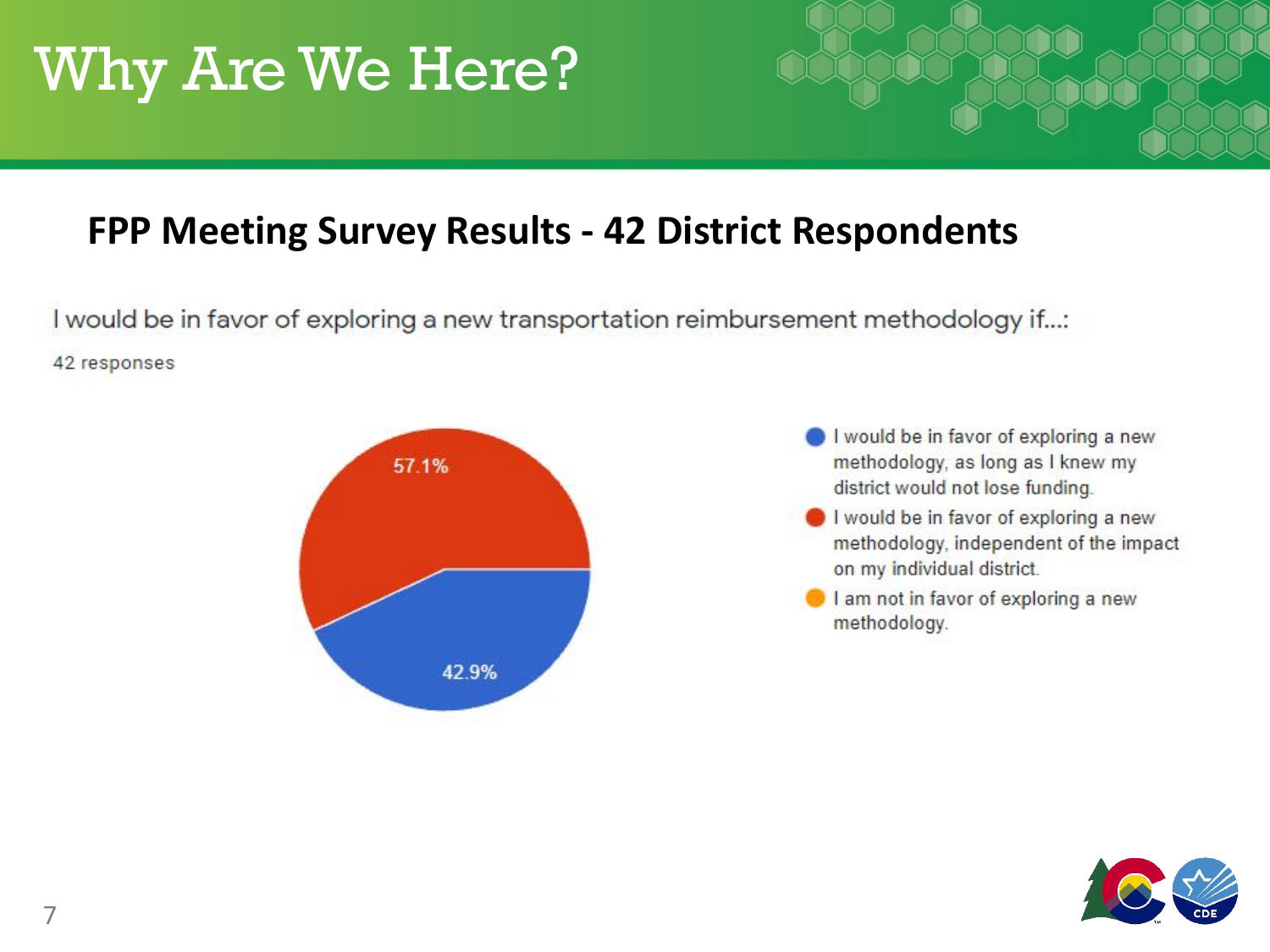#### **22,000 - 75,000 Students and 46 - 93 Schools Served**

**Ashley Zhang**, Accounting Supervisor, MESA County Valley 51 **Jana Schleusner**, Director of Finance, Douglas County RE1 **Justin Petrone**, Director Finance & Accounting, Boulder Valley RE2

#### **1,100 - 1,800 Students and 4 - 6 Schools Served**

**Leona Holland**, Accounting/Risk Manager, Monte Vista C-8 **Mike Hodgson**, Finance Director, Archuleta 50JT **Eric Burt**, Assistant Finance Director, Archuleta 50JT

#### **200 - 400 Students and 2 - 3 Schools Served**

**Pam Cole**, Business Manager, EADS RE-1 **Tammy Bruntz**, Business Manager, Cripple Creek-Victor RE-1

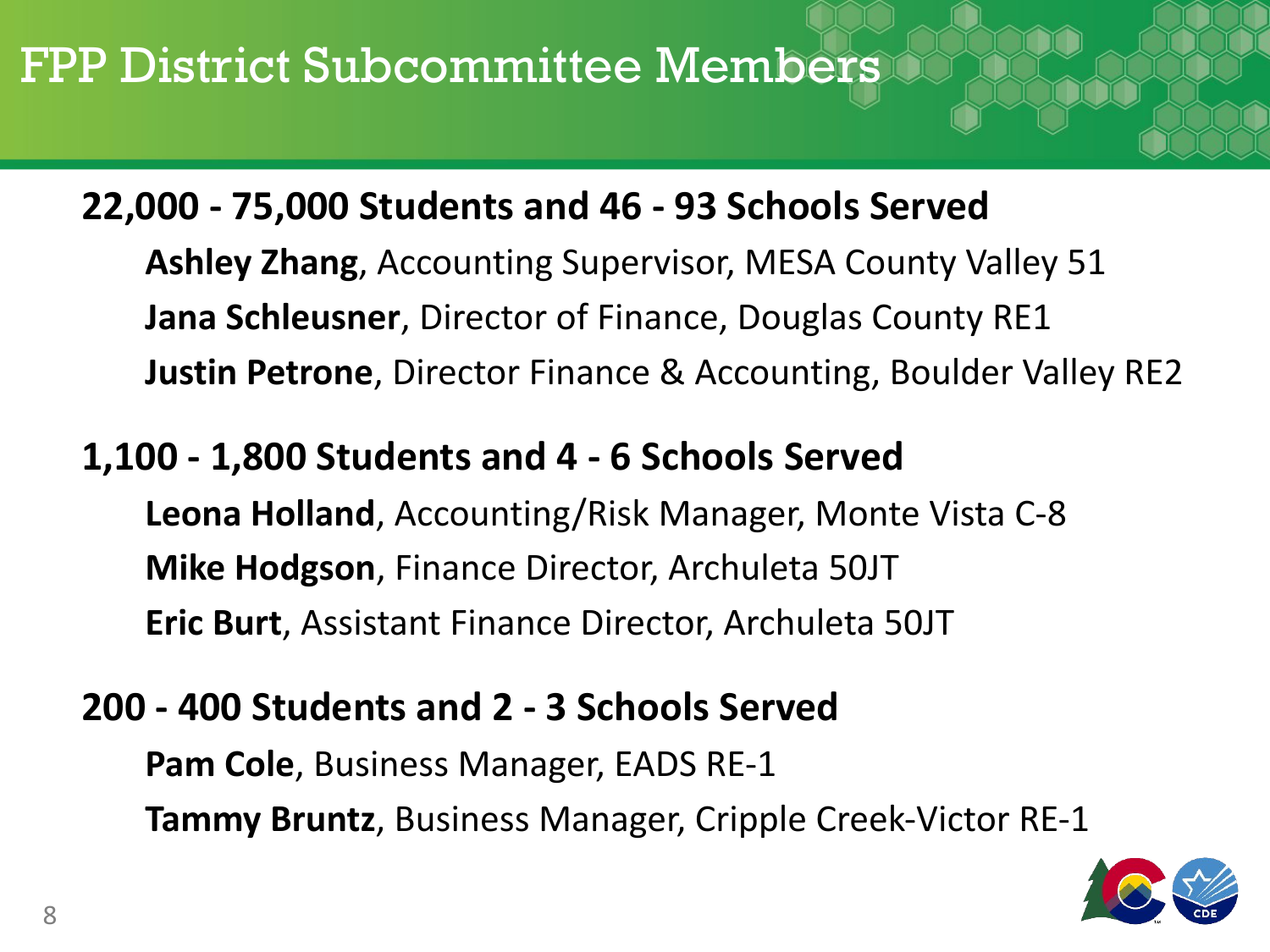**Jennifer Okes**, Chief Operating Officer

**Kate Bartlett**, Executive Director

**Richard Hull**, School Finance Analyst and Auditor

**David Miller**, Data Analyst

**Mark Rydberg**, School Finance Program Manager

**Rebecca McRee**, Audit Supervisor

**Tabitha Tyree**, Lead Regulatory Document Reviewer

**Tim Kahle**, School Finance Program Director

**Yolanda Lucero**, Fiscal Data Coordinator

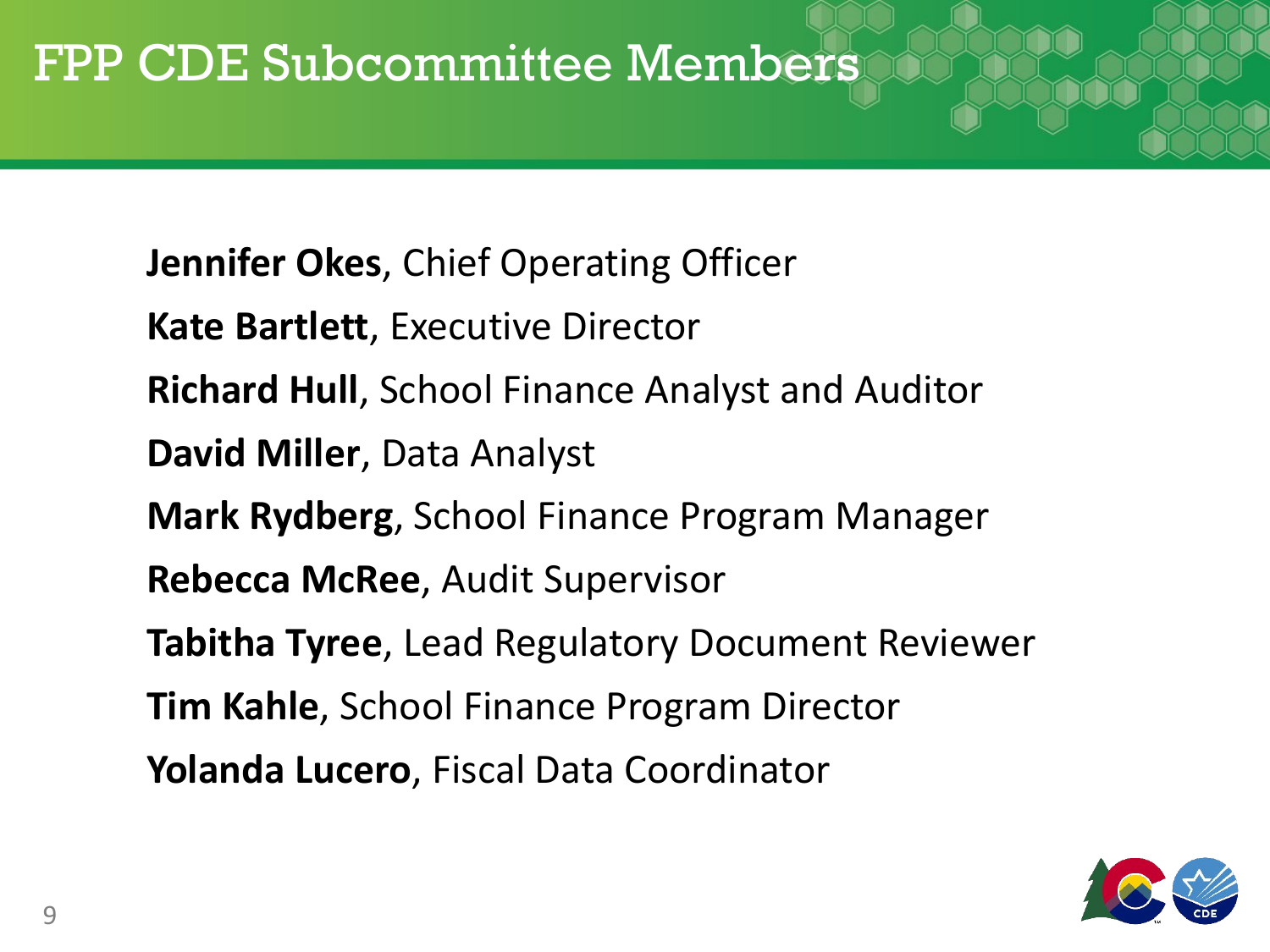## Potential Goals/Outcomes for Developing a New Transportation Reimbursement Methodology

### **1) Simplify/Efficiency (10 Votes)**

- Reduce or Eliminate Data Collected and Submitted by Districts
- Use Fewer Data Points in the Model
- Use Data Currently Available (i.e. factors used in school finance formula)
- Standardize/Automate the Process where Possible

### **2) Equity/Fairness Options (9 Votes)**

- Adjust Reimbursement Amounts Using Factors (size for example)
- Provide a Minimum/Base Funding Level for all Districts and/or Students
- Eliminate Expenditure Data from the Formula spend more, get more

### **3) Checks and Balances/Audit (6 Votes)**

• Maintain a System for Reviewing and Verifying District Submissions

### **4) Consistency/Maintain a Defined Methodology (4 Votes)**

- Reduce Payment Fluctuations from Year-to-Year
- Audit Process would be more Manageable and Timely
- Potentially Eliminate the Need for a Second Payment

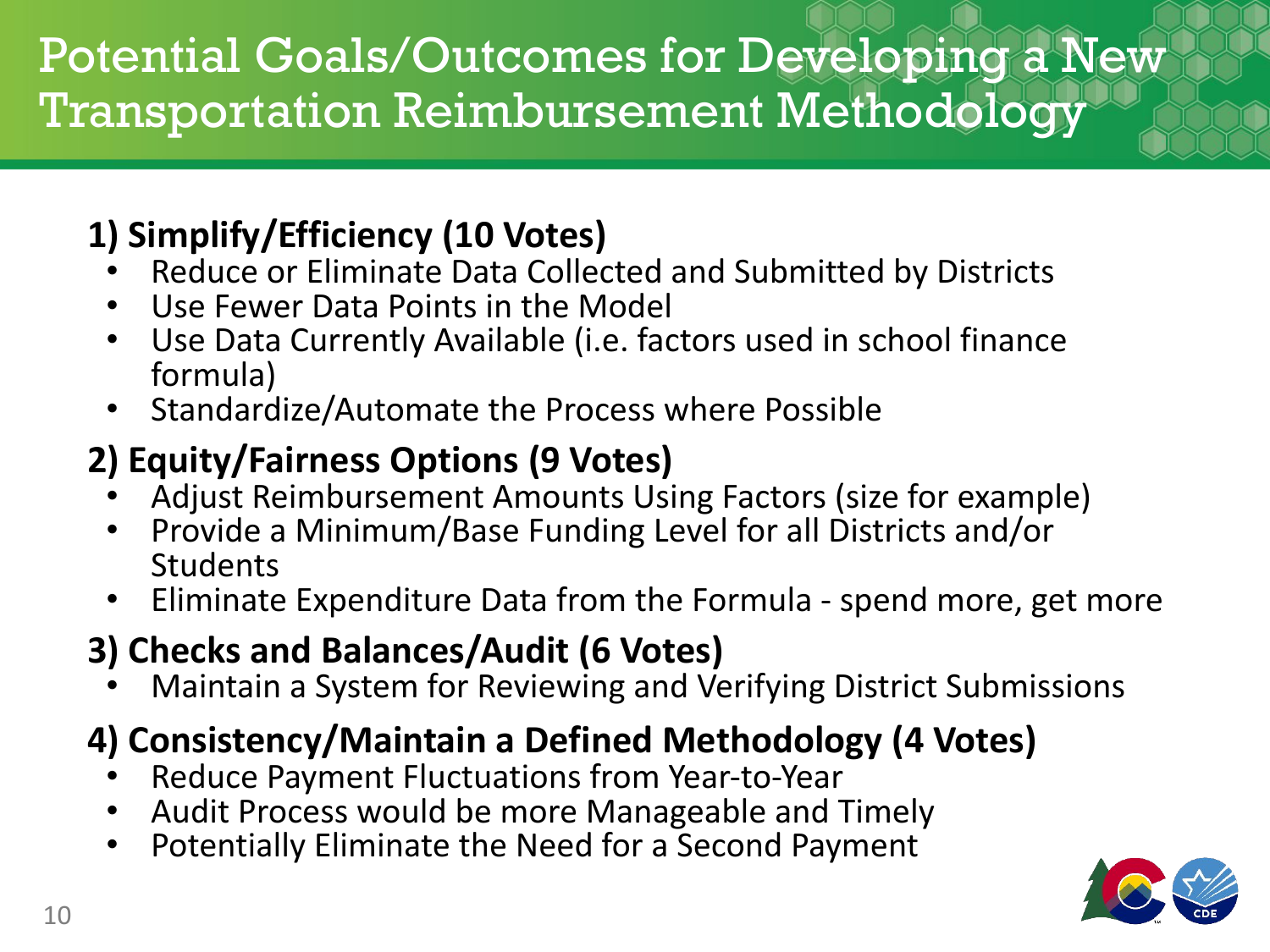## Goals/Outcomes for Developing a New Transportation Reimbursement Methodology

### **• Decision Making Criteria**

- Use Fewer Data Points/Reduce Data Collected
- Eliminate Data Collected/Use Data Currently Available/Automate the Process
- Equity Minimum Base Funding for Districts
- **• Other Factors to Consider**
	- What is the Cost of Hold Harmless? \$\$\$
	- Defensible Does it Make Logical Sense?

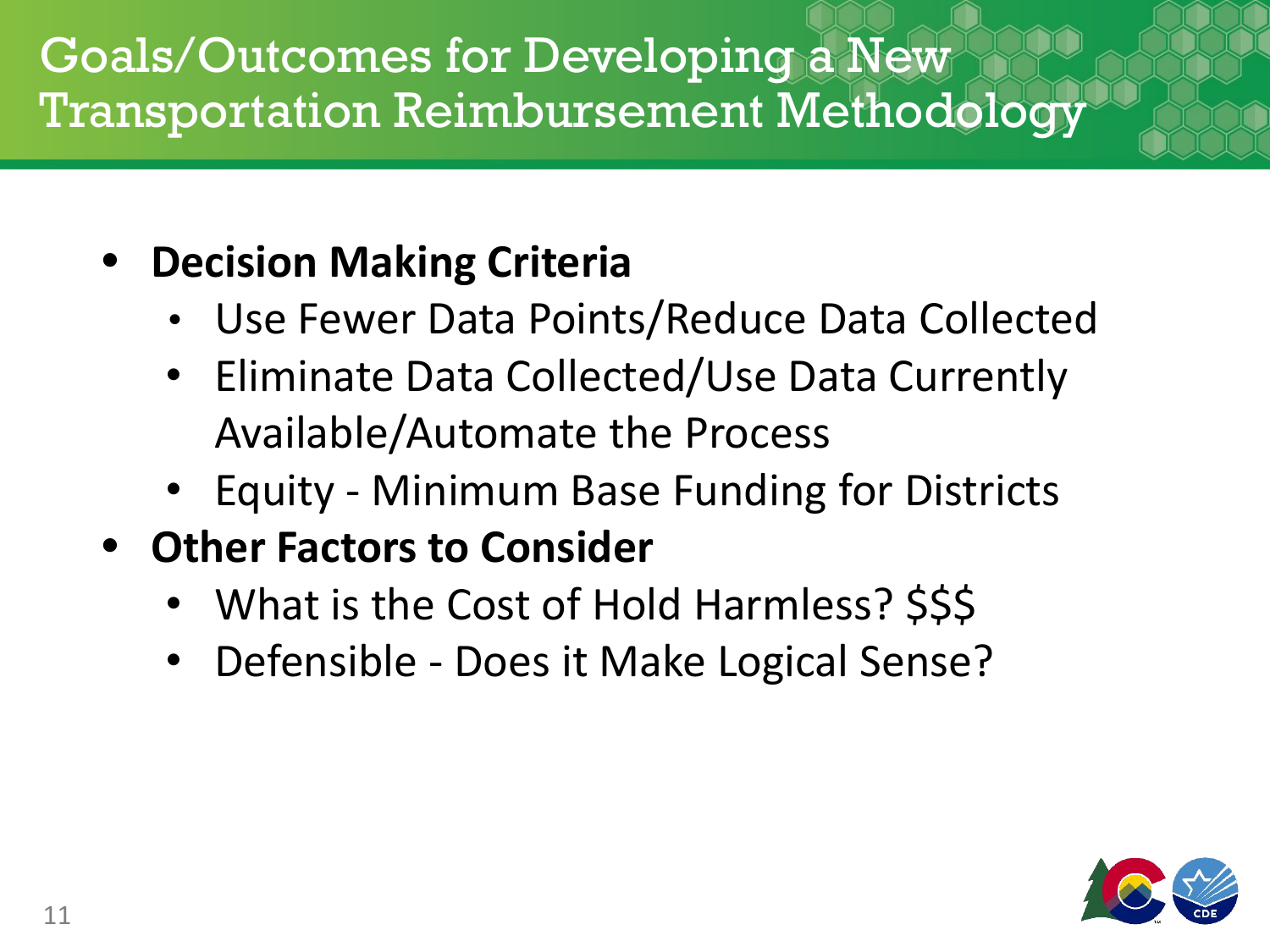## Time for a Change?

### **Overall Approach**

- 1. Winnow the Variables
- 2. Deep Dive into Understanding the Variables as Currently Used
- 1. Define and Recommend Variables
- 2. Recommend Possible Weights for Variables
- 3. Review Specific Potential Funding Models
- 4. Refine and Finalize a Suggested New Transportation Reimbursement Funding Formula for Consideration



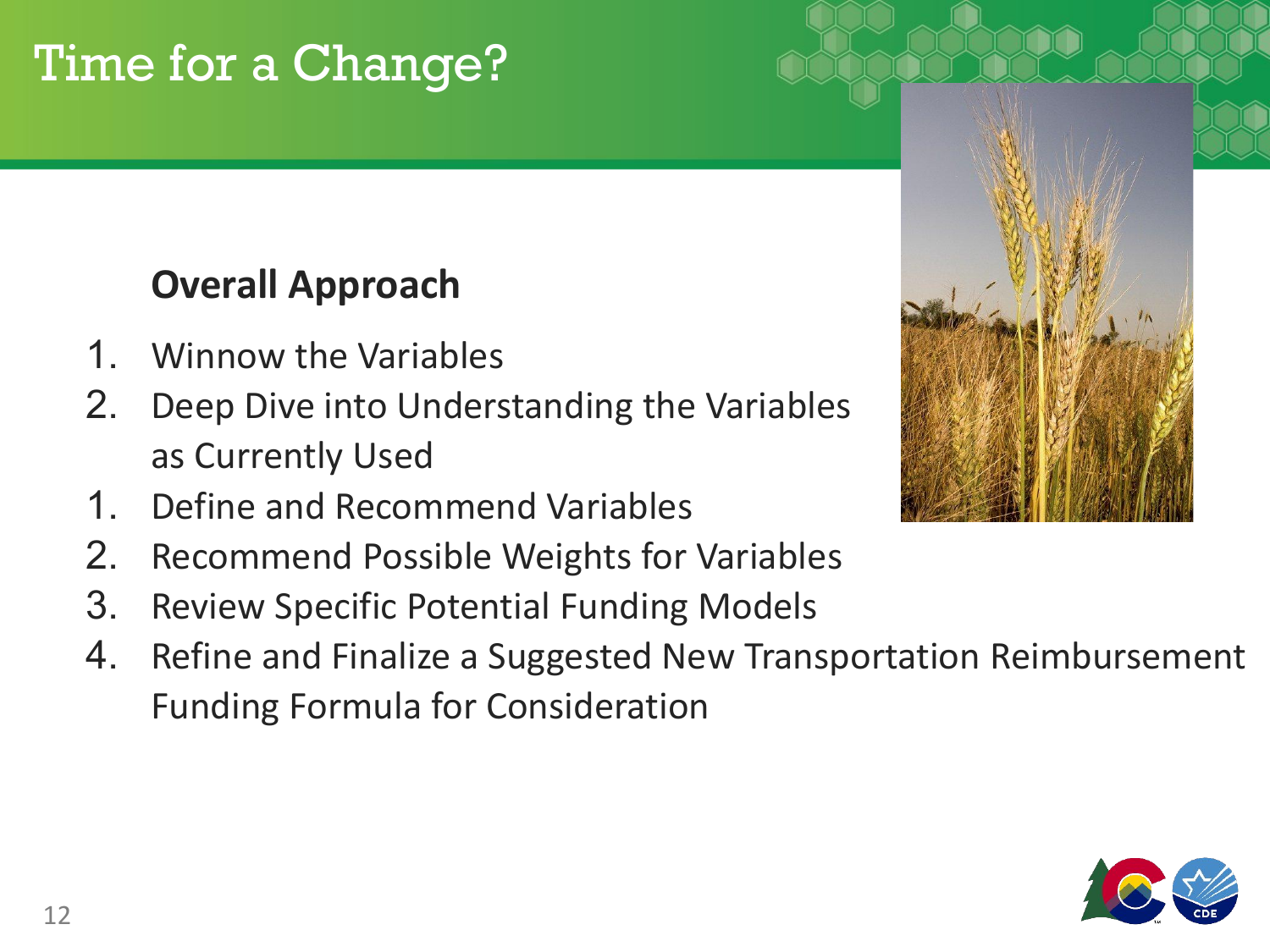## Variable Discussion



### **Winnow the Variables**

- 1. Mileage Maybe Use
- 2. Operating Expenditures Use
- 3. Number of Pupils Don't Use
- 4. Geographic Area Don't Use
- 5. Size Factor Don't Use
- 6. Any Additional Variables to Consider? None

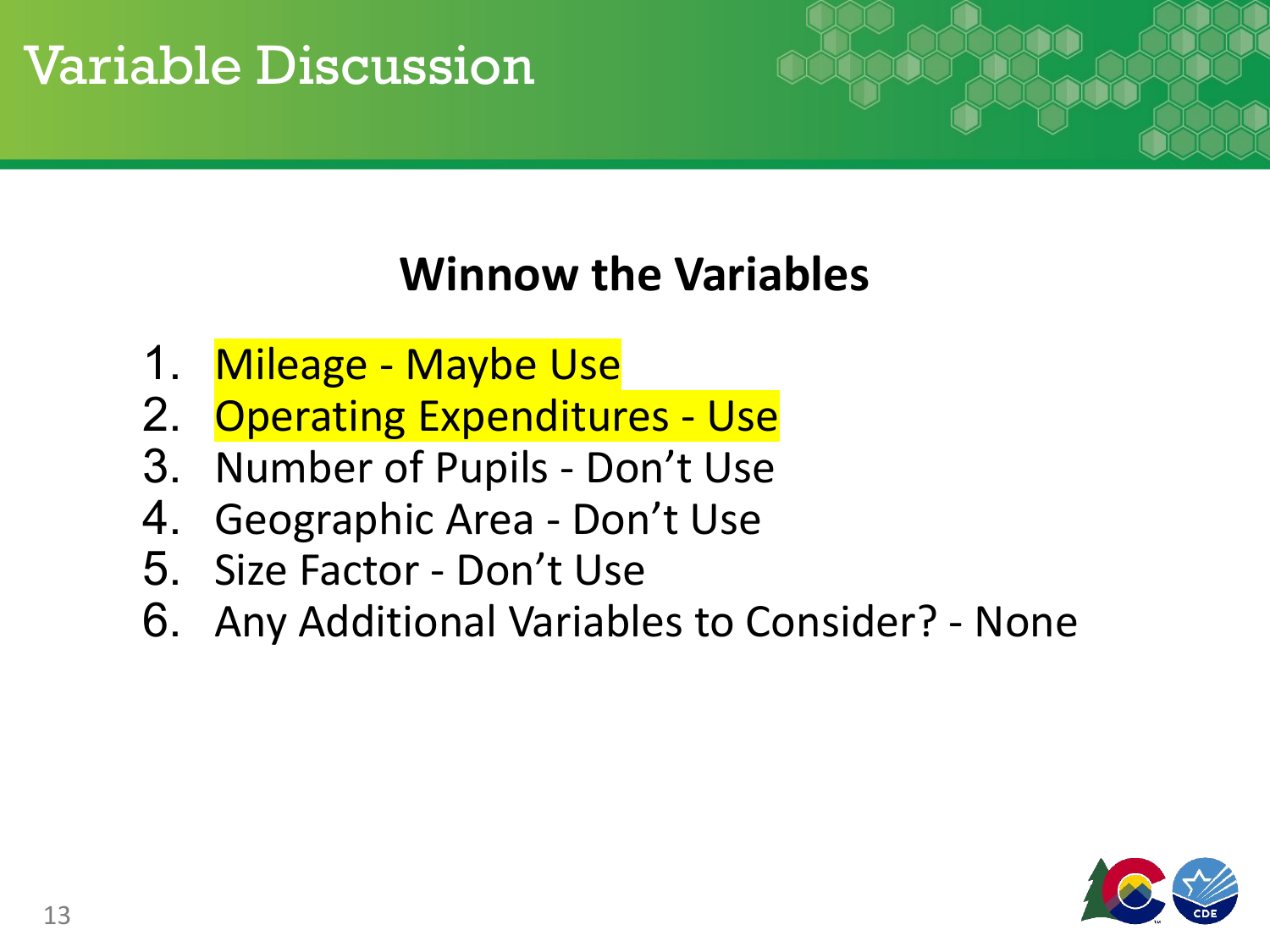## Allocation Scenarios



- The committee considered 11 different allocation scenario models
- They each used one, two or three variables
- For each model, we calculated the individual impact on districts using their current data, determined a base allocation amount and calculated the amount of "hold harmless" that would be required to implement the model using current assumptions
- The committee selected two allocation scenario models to move forward

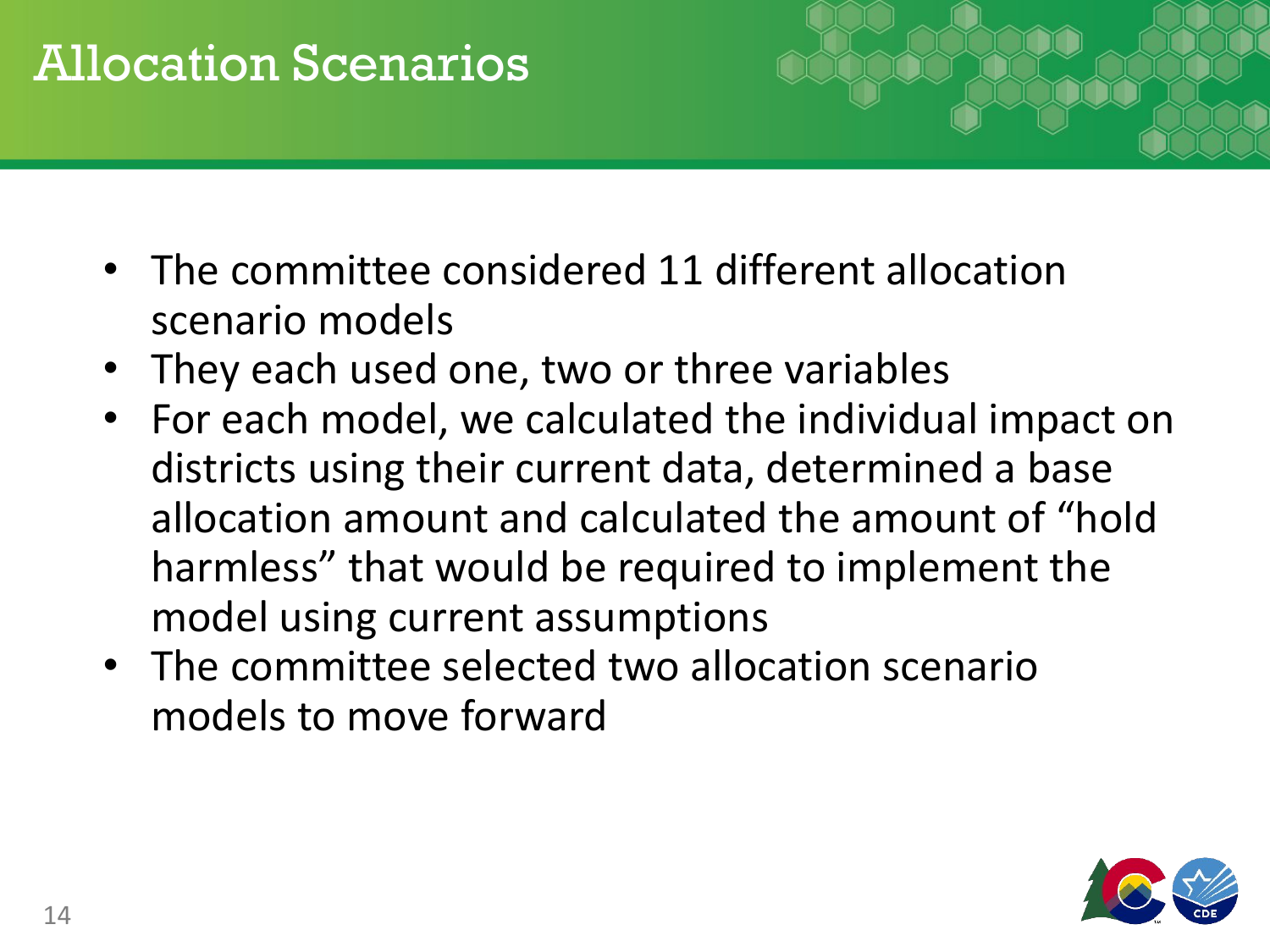## Allocation Scenarios

### **One Single-Factor Scenario**

- **• Scenario 6**: Total Data Pipeline Expenditures
	- Per District Base Amount of \$20,000 (Equity)
	- Results in an \$3.65 Million Hold-Harmless Amount
	- Based on Prior Year Actual Data
	- Requires No Additional Collection of Data from Districts
	- Results in a \$3.7 Million Hold-Harmless Amount
	- $FY$  2021 + 10 Million = \$374k Hold-Harmless
		- 10 Districts Total (Hold-Harmless)

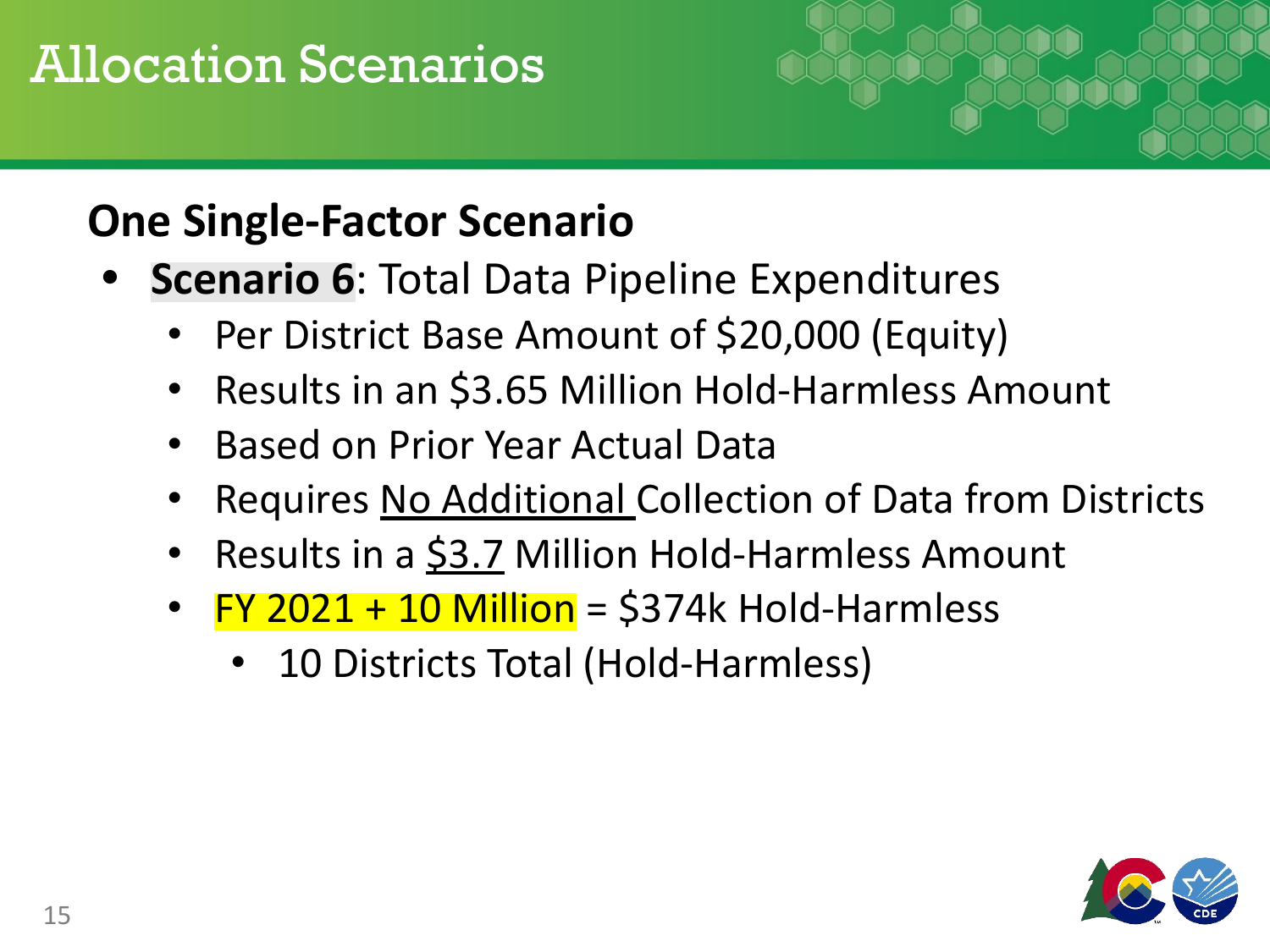## Allocation Scenarios

### **One Dual-Factor Scenario**

- **• Scenario 8**: Data Pipeline Expenditures (60%) & Reimbursable (Route) Miles (40%)
	- Per District Base Amount of \$10,000 (Equity)
	- Calculates to \$0.57 per Mile
	- Based on Prior Year Actual Data
	- Requires Collection of Additional Data from Districts
	- Results in a  $$5.5$  Million Hold-Harmless Amount
	- $FY$  2021 + 20 Million = \$756k Hold-Harmless
		- 4 Districts Total (Hold-Harmless)

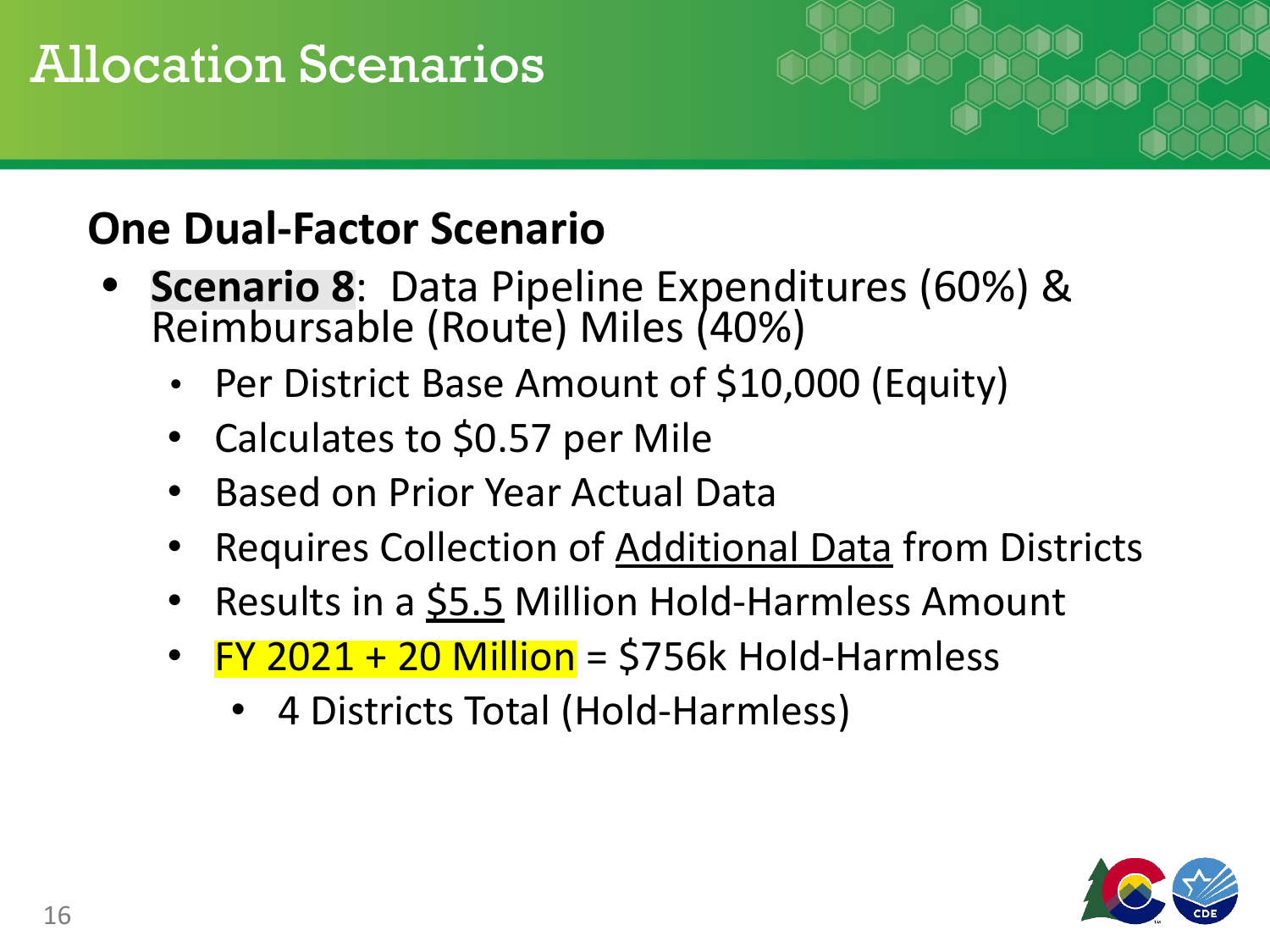## **Subcommittee Recommendation:**

Carry Forward Scenarios 6 and 8 as Two Potential Models for How Transportation Funding Reimbursements/Allocations Could Work in the Near Future

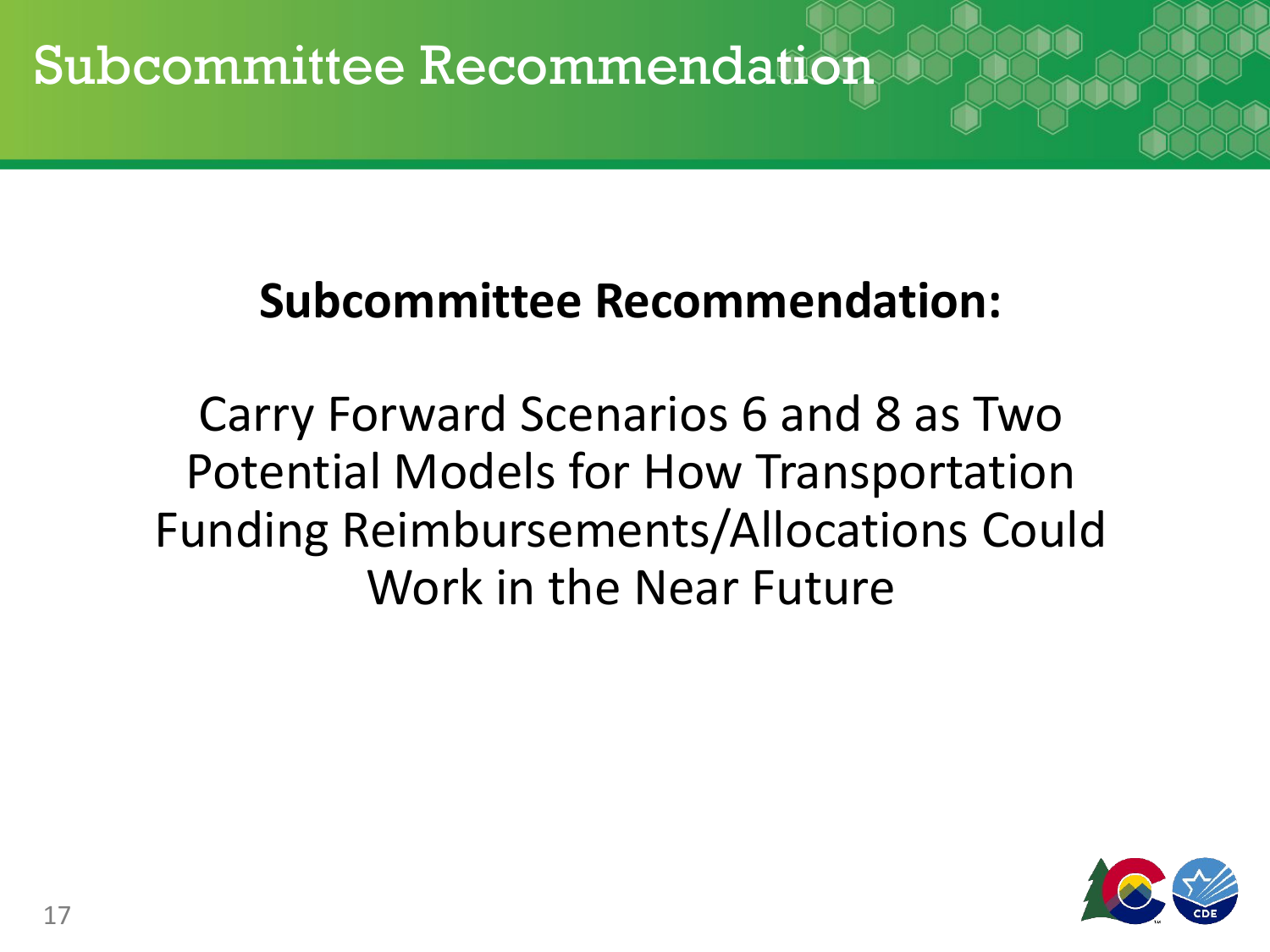## Potential Benefits of Pursuing this Change

- Time, FTE and Financial Savings for Districts
	- Significantly reduces data submission requirements to CDE
		- Survey indicates 70% of districts spend over 6 hours on prepping the CDE 40; 13% spend over 40 hours
- Time and Financial Savings for CDE
	- Significantly reduces training and auditing time for CDE
		- Current estimates are 700+ hours on Transportation audits, 200+ hours on prep and training – both would be significantly reduced
- More Equitable Methodology for Distributing Transportation Funding
- Particular Benefits for Rural Districts

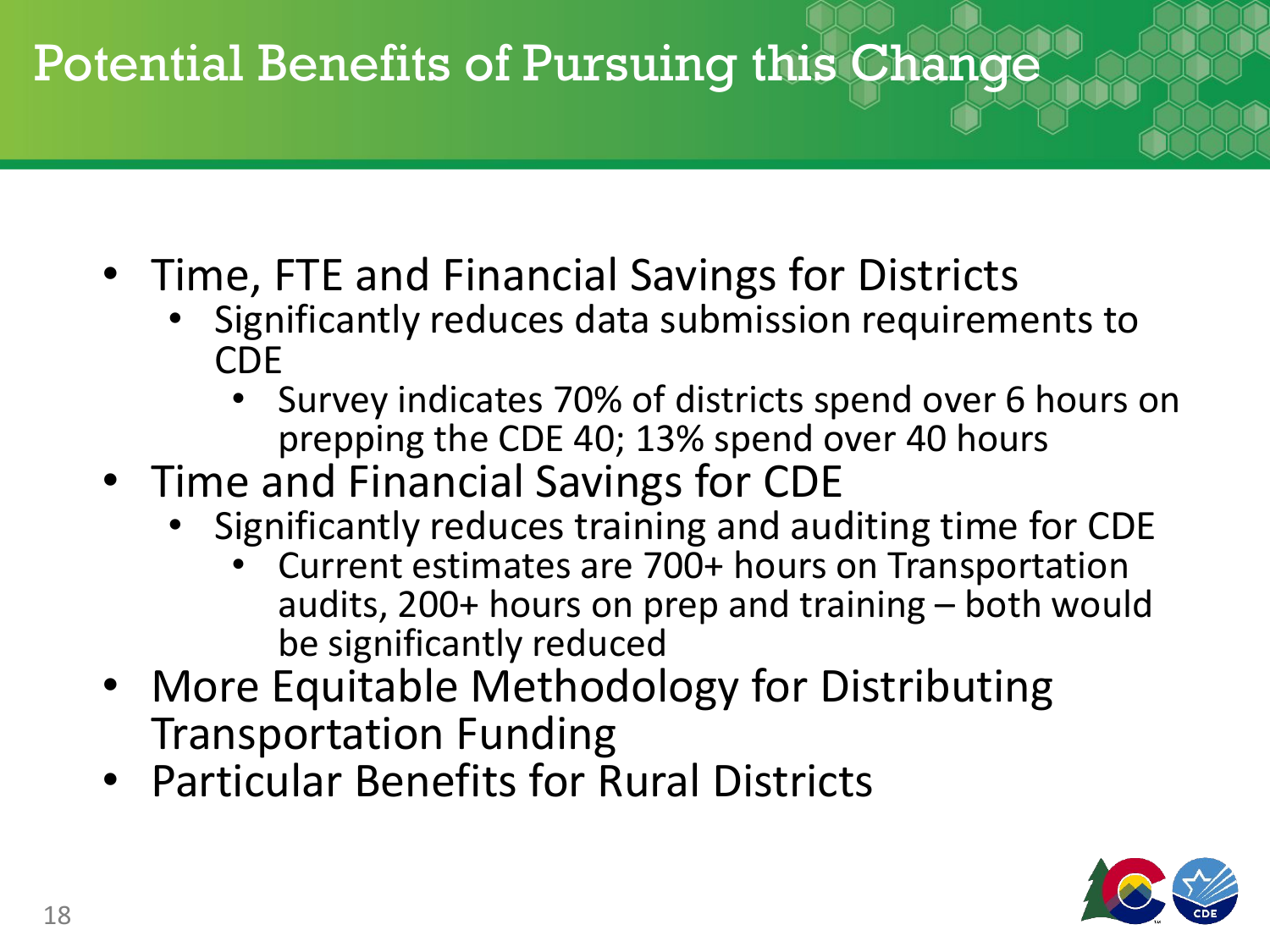## Implementation Question

- Both of the subcommittee's recommended scenarios would use expenditure data based on Data Pipeline data for program 2700
- What, if any, implementation challenges does this raise?
- What percentage of your transportation costs that you report on the current CDE 40 are coded to program 2700?
- What potential steps would we need to take to ensure consistent use of program 2700 across all districts?

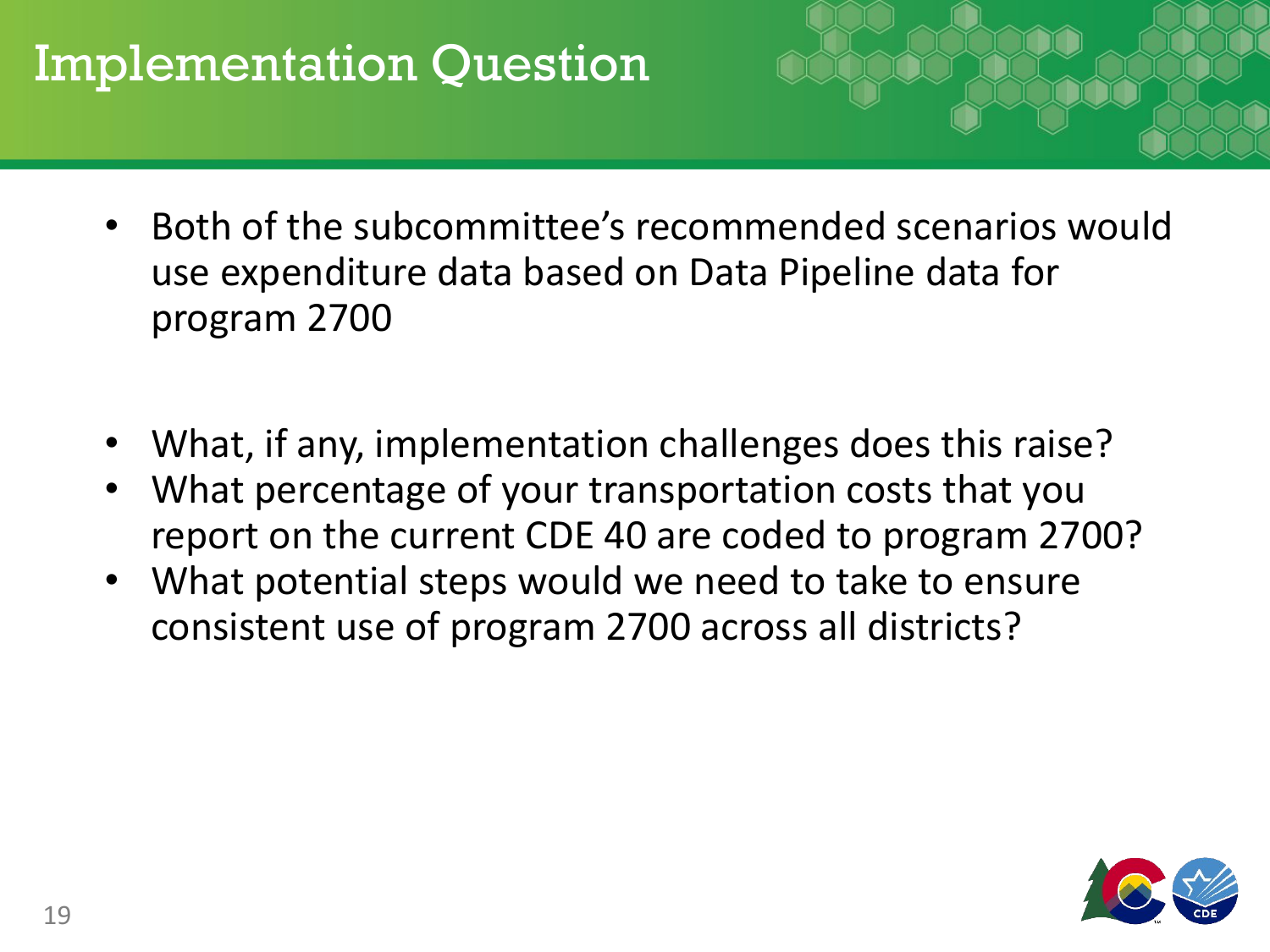## Hierarchical Order of Change

- **• Colorado Revised Statutes** (Section 22.51.101-109, C.R.S.)
	- Current Law
	- Provides "Statutory Intent"
	- Can be Specific or Provide General Guiding Principles
	- Requires a Special Bill and Legislative Process to make Changes
		- Bill Sponsor, Committee Review, Floor Debate/Amendments

#### **• Rule**

- Provides Specific Guidelines
- Approved by the Board of Education
- **• Instructions** Developed by CDE
	- Specific Instruction and Guidelines Based on Statute and Rule
	- Training Manual, Meetings, Videos
- **• Auditing**
	- Audit Resource Guide Used to Determine Compliance with Statute and Rule

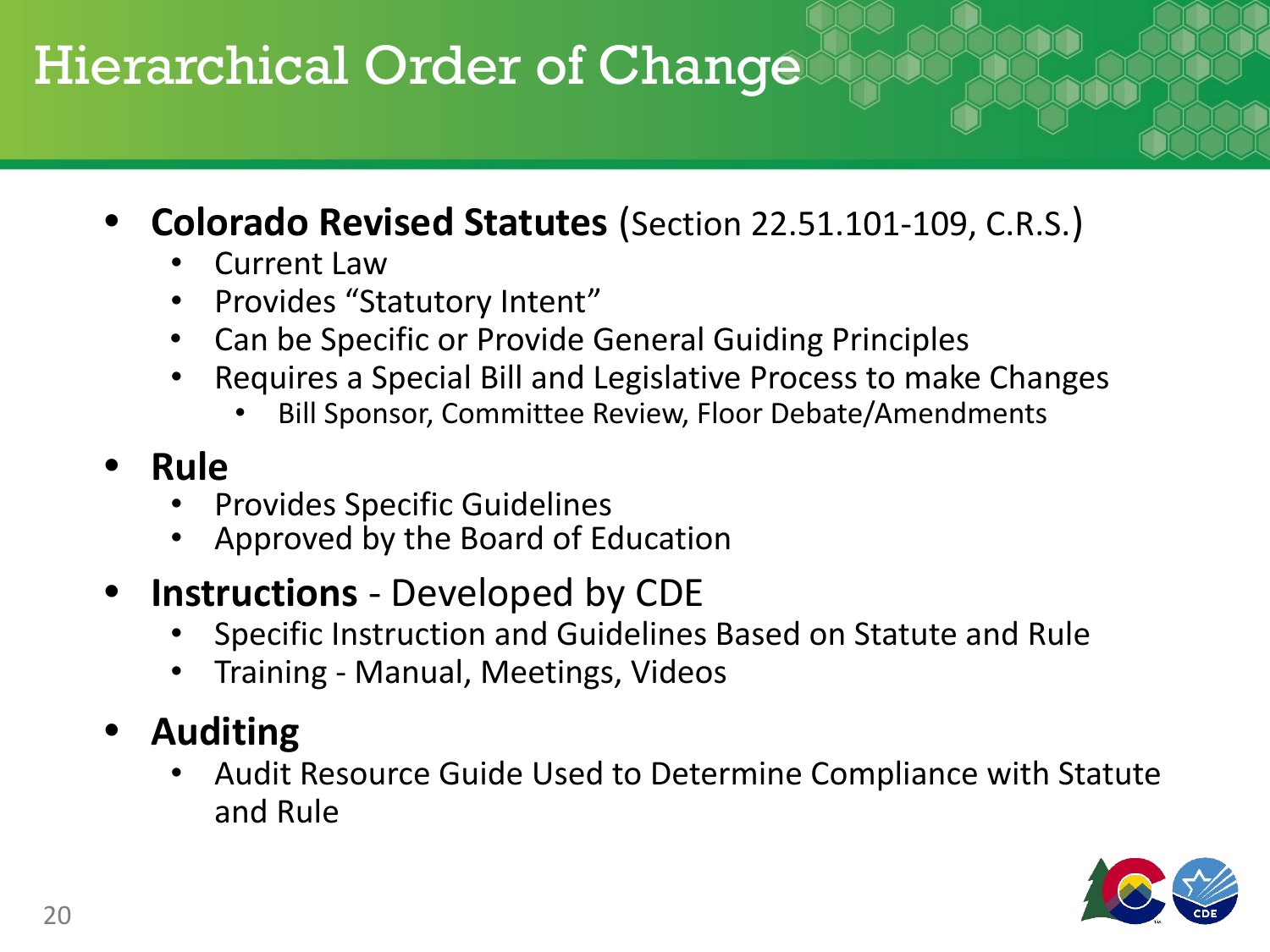## Next Steps Discussion

- Update Colorado Association of School Executives (CASE), Colorado Association of School Boards (CASB), and Rural Alliance with Final Subcommittee Recommendation
	- We have general support!
- We will discuss internally if and how to move the proposal forward

\*Adopting either allocation scenario model would require a statutory change, which is not a step CDE leads\*